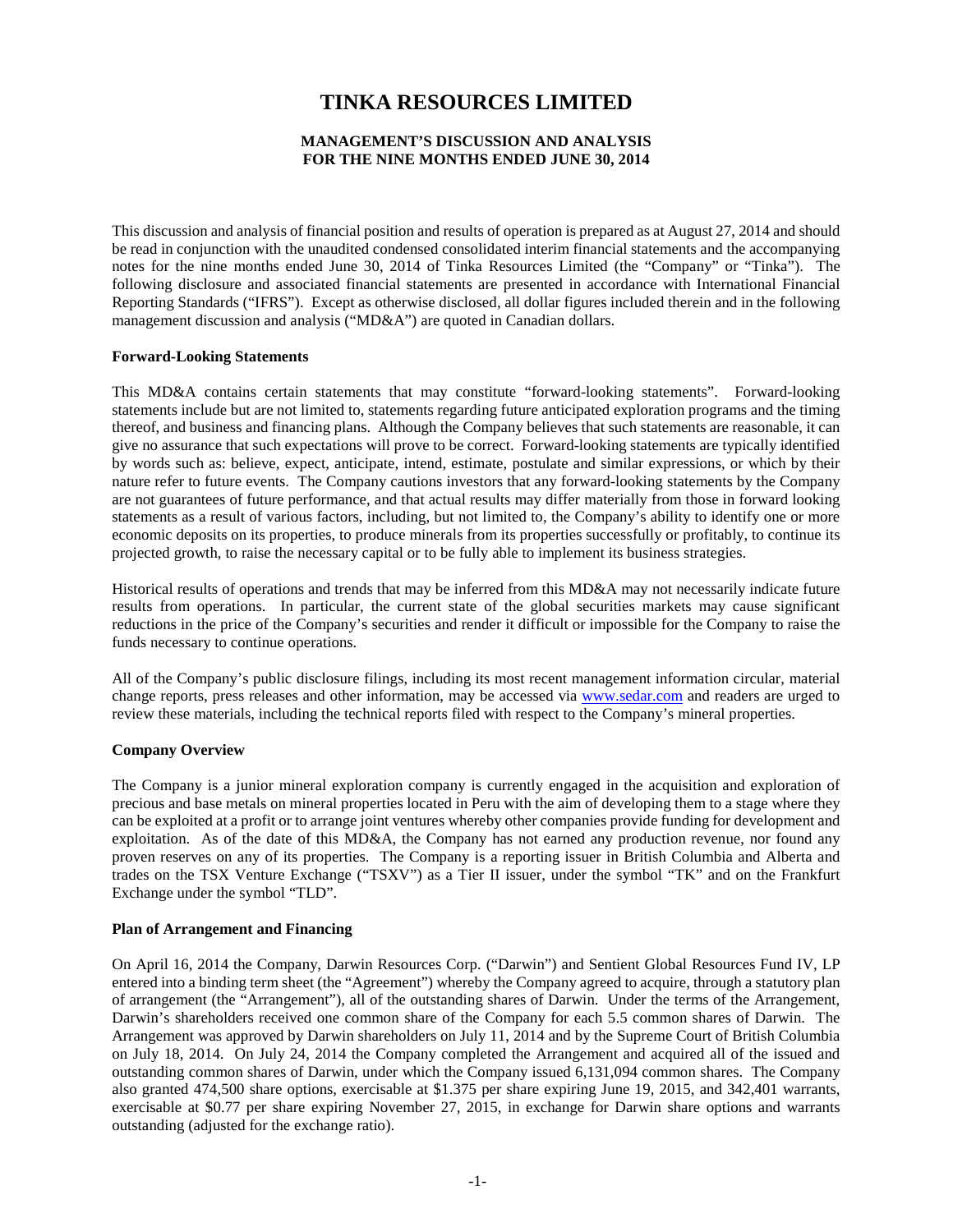As part of the Arrangement, the Company agreed to undertake a private placement of an initial amount of up to 16,509,090 units of the Company at a price of \$0.275 per unit for gross proceeds of up to \$4,540,000. The private placement was oversubscribed and the Company increased the private placement and issued 28,834,491 units for \$7,929,485, as follows:

- (i) a first tranche placement on May 1, 2014 of 1,818,182 units for \$500,000; and
- (ii) a second tranche placement concurrent with the closing of the Arrangement of 27,016,309 units for \$7,429,485.

Each unit comprised one common share and one half of one share purchase warrant, with each whole warrant exercisable to acquire an additional common share at a price of \$0.365 for a period of 24 months. The Sentient Group purchased a total of 21,330,909 units under the private placement. The Sentient Group beneficially own, or exercise control or direction over, 23,169,276 shares of the Company, or approximately 19.97% of the issued and outstanding shares, and warrants of the Company entitling the Sentient Group to acquire up to an additional 10,665,455 shares of the Company (the "Sentient Warrants"). The Sentient Group has agreed to a restriction on the exercise of the Sentient Warrants that will prevent the exercise thereof should such exercise result in the Sentient Group holding 20% or more of the issued and outstanding shares of the Company unless Company shareholder approval is obtained.

The Company also issued to a finder 91,000 finder's units, each unit having the same terms as the units issued under the private placement.

The proceeds from the private placement will be used for conducting exploration and resource development work on the Ayawilca and Colquipucro projects and for general working capital purposes.

# **Corporate Update**

On closing of the Arrangement, Mr. Andrew Carter resigned as President, CEO and a director of the Company and was replaced by Dr. Graham Carman. The Company has paid Mr. Carter a severance payment of \$240,000 and Dr. Carman a signing bonus of \$160,000. Dr. Carman subsequently paid \$81,744 to the Company which was the outstanding balance of a loan from Darwin to Dr. Carman to enable him to purchase common shares of Darwin at the time Darwin was listed on the TSXV.

The current directors and officers of the Company are now as follows:

| Dr. Graham Carman    | Director, President and CEO   |
|----------------------|-------------------------------|
| Mr. Nick DeMare      | Director and CFO              |
| Mr. David Henstridge | Director                      |
| Mr. William Lee      | Director                      |
| Ms. Yanina Barila    | Director                      |
| Mr. John Nebocat     | Vice-President of Exploration |
| Ms. Mariana Bermudez | <b>Corporate Secretary</b>    |
|                      |                               |

# **Exploration Projects, Peru**

In Peru, as of the date of this MD&A, Tinka has staked 50 mining concessions covering 11,740 hectares at the Company's flagship Colquipucro silver and Ayawilca zinc projects in central Peru. In addition, Tinka has 17 mining concessions covering 11,436 hectares in Peru acquired from the acquisition of Darwin.

# *Colquipucro Silver Project*

The Colquipucro and Ayawilca projects are located 200 km northeast of Lima in the Department of Pasco at an elevation of between 4000 and 4300 metres above sea level. The Company began exploration at Colquipucro during 2006. While sampling of old silver vein-hosted mines at the site, Tinka discovered that silver mineralization was also disseminated between the fracture zones within the sandstone host. From that discovery, Tinka has completed 6,425 metres of diamond drilling from 20 platforms at the project. Drilling has defined a region of oxidized silver mineralization approximately 400 metres long (north-south) by 150 metres wide (east-west) and up to 100 metres thick. The oxidised silver mineralization is largely in an upper sandstone unit from surface to up to 100 metres depth,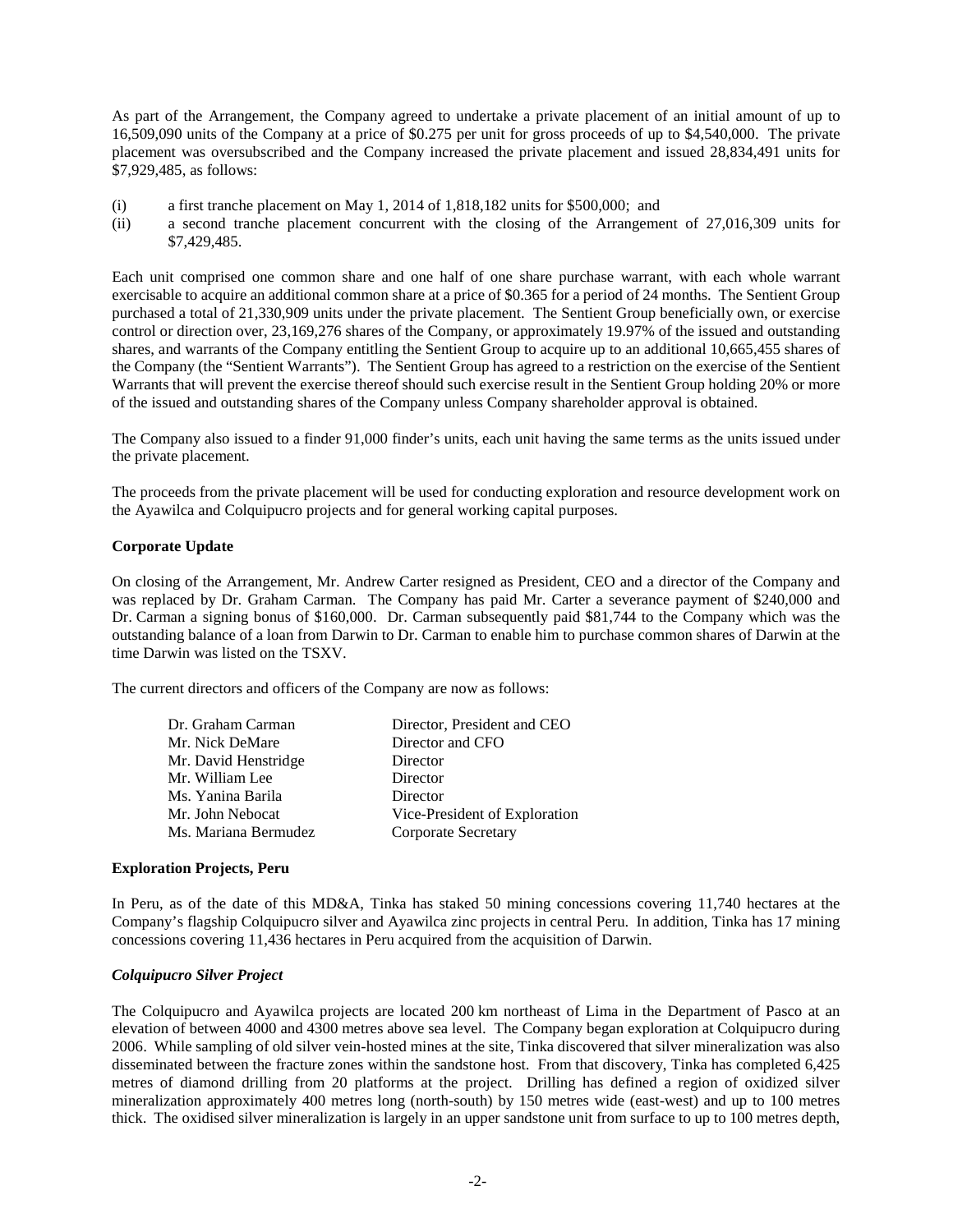while in places also extends downward into the lower unit (altered siltstone and limestone). The Company believes that Colquipucro has the potential to host a moderate size, bulk-tonnage open pit silver oxide deposit. Surface mineralization remains open along strike, beyond the limit of the drilling footprint.

Highlights of past Tinka drill intercepts are shown in the table below:

|                   |             |                       | <b>Down-Hole</b>       |                        |
|-------------------|-------------|-----------------------|------------------------|------------------------|
| <b>Drill Hole</b> | From<br>(m) | T <sub>0</sub><br>(m) | <b>Interval</b><br>(m) | <b>Silver</b><br>(g/t) |
| CDD <sub>30</sub> | 2.0         | 106.0                 | 104.0                  | 95                     |
| CDD <sub>29</sub> | 2.0         | 112.0                 | 110.0                  | 79                     |
| CDD <sub>21</sub> | 14.0        | 106.0                 | 92.0                   | 93                     |
| CDD13             | 18.0        | 88.0                  | 70.0                   | 122                    |
| CDD4              | 96.0        | 128.0                 | 34.0                   | 249                    |
| CDD <sub>23</sub> | 16.0        | 90.0                  | 74.0                   | 108                    |
| CDD11             | 94.0        | 146.0                 | 52.0                   | 134                    |
| CDD <sub>22</sub> | 14.0        | 96.0                  | 82.0                   | 82                     |
| CDD19             | 38.0        | 68.0                  | 30.0                   | 205                    |
| CDD <sub>28</sub> | 24.0        | 132.0                 | 108.0                  | 55                     |
| CDD6              | 0.0         | 56.0                  | 56.0                   | 90                     |
| CDD11             | 0.0         | 44.0                  | 44.0                   | 97                     |
| CDD <sub>27</sub> | 96.0        | 136.7                 | 40.7                   | 100                    |
| CDD31             | 10.0        | 64.0                  | 54.0                   | 59                     |
| CDD4              | 10.0        | 38.0                  | 28.0                   | 105                    |
| CDD3              | 0.0         | 24.0                  | 24.0                   | 75                     |
| CDD <sub>2</sub>  | 66.0        | 92.0                  | 26.0                   | 69                     |
| CDD <sub>26</sub> | 24.0        | 32.5                  | 8.5                    | 206                    |
| CDD34             | 88.0        | 108.0                 | 20.0                   | 80                     |

Colquipucro Silver Drill Intersections

A National Instrument 43-101 report released by Tinka in 2014 [\(see Tinka NI 43-101 Technical Report](http://www.tinkaresources.com/i/pdf/reports/2014-04-02_ColquipucroNI43-101.pdf) April 2, 2014), calculated an Inferred Mineral Resource of 12.1 million tonnes grading 82 g/t silver using a 15 g/t cut-off, equating to 32 million ounces silver. Details of the Inferred Mineral Resource are shown in the following table:

NI 43-101 Inferred Mineral Resource April 2014 (Amended and Restated from September 2012), Colquipucro

| Cut-off     | $15 \frac{\mathrm{g}}{\mathrm{t}} \text{Ag}$ |                       |                      |  |               | 30 g/t Ag             |                      |
|-------------|----------------------------------------------|-----------------------|----------------------|--|---------------|-----------------------|----------------------|
| Category    | <b>Tonnes</b>                                | <b>Average Grade:</b> | <b>Contained Oz.</b> |  | <b>Tonnes</b> | <b>Average Grade:</b> | <b>Contained Oz.</b> |
|             |                                              | $g/t$ (oz)            |                      |  |               | $g/t$ (oz)            |                      |
| Sandstone   | 9.220.960                                    | 80.6(2.35)            | 23.890.861           |  | 5.936.548     | 114.3(3.33)           | 21.821.145           |
| Lower Units | 2.892.569                                    | 87.6 (2.55)           | 8.144.869            |  | 1.254.350     | 137.3 (4.00)          | 5,535,062            |
| Global      | 12.113.530                                   | 82.3 (2.40)           | 32,035,730           |  | 7.190.898     | 118.3 (3.45)          | 27,356,207           |

Preliminary metallurgical bottle roll and column leach tests of oxidised material from four drill composite samples in 2012 found good to excellent silver recoveries in three of those samples (between 50-70% recovery from samples crushed to minus 2mm) with low cyanide consumption after three days of leaching. Further test work is required to quantify the likely silver recovery from a possible future mining operation.

In March 2014 the Company received from the Ministry of Energy and Mines ("MINEM") of Peru, the Directorial Resolution N° 097-2014-MEM-DGAAM, approving a semi-detailed environmental impact study ("EIAsd") for additional drilling at Colquipucro. The approval of the EIAsd allows the Company to drill from an additional 34 drill platforms.

The next round of drilling at Colquipucro is scheduled to begin during September 2014, with approximately 10 diamond drill holes planned for 1,500 metres. The objectives of the program include extending the inferred silver oxide resource, by drilling along strike as well as tightening up the drill spacing in some areas. Metallurgical work to test silver recovery from the oxidized materials will also be carried out.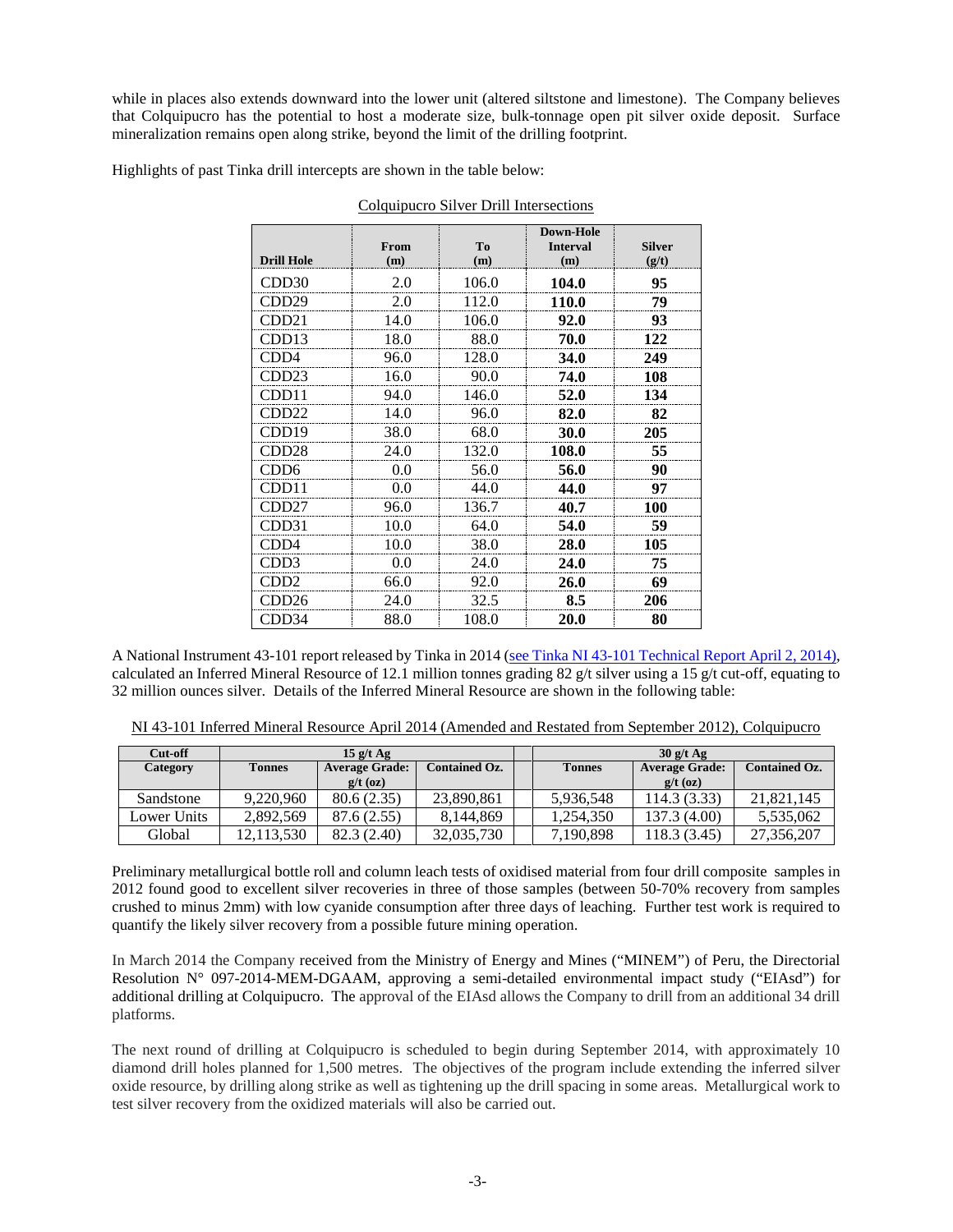## *Ayawilca Zinc Project*

The Ayawilca zinc project lies less than 2 km south and east of the Colquipucro silver project beneath a 150m thick sandstone cap. A number of very small <1m wide silver-zinc structures outcrop in sandstone at the western end of the Ayawilca area, but otherwise the zinc mineralization is "blind" buried beneath the thick sandstone cap. The zinc sulphide mineralization was discovered when Tinka drilled a geophysical IP anomaly at the western end of Ayawilca in May 2011.

The zinc mineralization is associated with semi-massive to massive sulphides of pyrite, pyrrhotite and sphalerite with minor to trace galena, chalcopyrite and arsenopyrite. The sulphides typically replace the matrix and clasts of the host sediments and is accompanied by widespread chlorite alteration. The sphalerite is mostly dark-coloured and coarse-grained, and is typically accompanied by iron rich minerals (pyrite, pyrrhotite, magnetite, and siderite). The predominant host of the sulphide mineralization is siltstone and limestone of the Oyon Formation up to 300 metres thick.

To date Tinka has drilled 12,370m in 38 diamond drill holes - see table below for highlights of drill intersections.

| <b>Drill Hole</b>   | From<br>(m) | T <sub>0</sub><br>(m) | Down-Hole<br><b>Interval</b><br>(m) | Zn<br>(9/0) | Pb<br>(%) | <b>Cu</b><br>(9/0) | Ag<br>(g/t)    |
|---------------------|-------------|-----------------------|-------------------------------------|-------------|-----------|--------------------|----------------|
| $A12-04A$           | 266.0       | 278.0                 | 12.0                                | 10.51       | 0.03      | 0.05               | 14             |
| A <sub>12</sub> -08 | 170.0       | 174.0                 | 4.0                                 | 11.66       | 0.03      | 0.05               | 9              |
| and                 | 195.5       | 232.0                 | 36.5                                | 6.51        | 0.02      | 0.06               | 5              |
| including           | 195.5       | 214.5                 | 19.0                                | 9.02        | 0.02      | 0.08               | 6              |
| A13-05              | 130.3       | 343.2                 | 212.9                               | 5.34        | 0.17      | 0.03               | 15             |
| including           | 130.3       | 179.5                 | 49.2                                | 10.07       | 0.55      | 0.16               | 46             |
| including           | 150.0       | 166.0                 | 16.0                                | 18.14       | 0.05      | 0.25               | 39             |
| and                 | 316.0       | 326.0                 | 10.0                                | 12.93       | 0.02      | 0.04               | 42             |
| A13-06              | 260.0       | 322.0                 | 62.0                                | 4.59        | 0.07      | 0.01               | $\overline{7}$ |
| including           | 264.7       | 278.0                 | 13.4                                | 13.35       | 0.20      | 0.02               | 14             |
| A13-07              | 75.8        | 76.9                  | 1.1                                 | 30.00       | 0.06      | 0.10               | 54             |
| A14-08              | 331.2       | 352.0                 | 20.8                                | 6.08        | 0.23      | 0.03               | 13             |
| and                 | 375.1       | 412.0                 | 36.8                                | 6.09        | 0.44      | 0.05               | 10             |
| DD <sub>70</sub>    | 100.0       | 104.0                 | 4.0                                 | 10.45       | 0.04      | 0.13               | 59             |
| DD71                | 196.0       | 200.0                 | 4.0                                 | 30.90       | 0.32      | 0.13               | 63             |
| A <sub>13</sub> -01 | 312.0       | 346.0                 | 34.0                                |             |           | 0.57               | 12             |
| A13-04              | 344.0       | 368.0                 | 24.0                                | 0.40        |           | 0.73               | 33             |
| $A13-11*$           | 330.0       | 344.2                 | 14.2                                |             |           | 0.74               | 25             |

Ayawilca Zinc and Base Metal Drill Intersections

\* ended in mineralization

In July 2013 the Company received an approval for its Environmental Impact Assessment semi-detailed study ("EIAsd") for the next proposed drill program at Ayawilca. The permit allows for up to 74 platforms for a period of 30 months based on the proposed timetable submitted to the Ministry of Mines.

In July 2014 Tinka carried out 245 line km of ground magnetics on 100m-spaced lines, extending the area of magnetics coverage from  $4 \text{ km}^2$  to almost  $28 \text{ km}^2$ . Zinc mineralization in the drill core at Ayawilca commonly occurs in association with magnetic minerals. The magnetics data is therefore considered useful for the direct drill targeting of zinc mineralization beneath the sandstone cover. The new survey has identified a number of untested drill targets along a 3-kilometre long northeast trend at Ayawilca. Other targets have also been found in the survey area that require ground follow-up.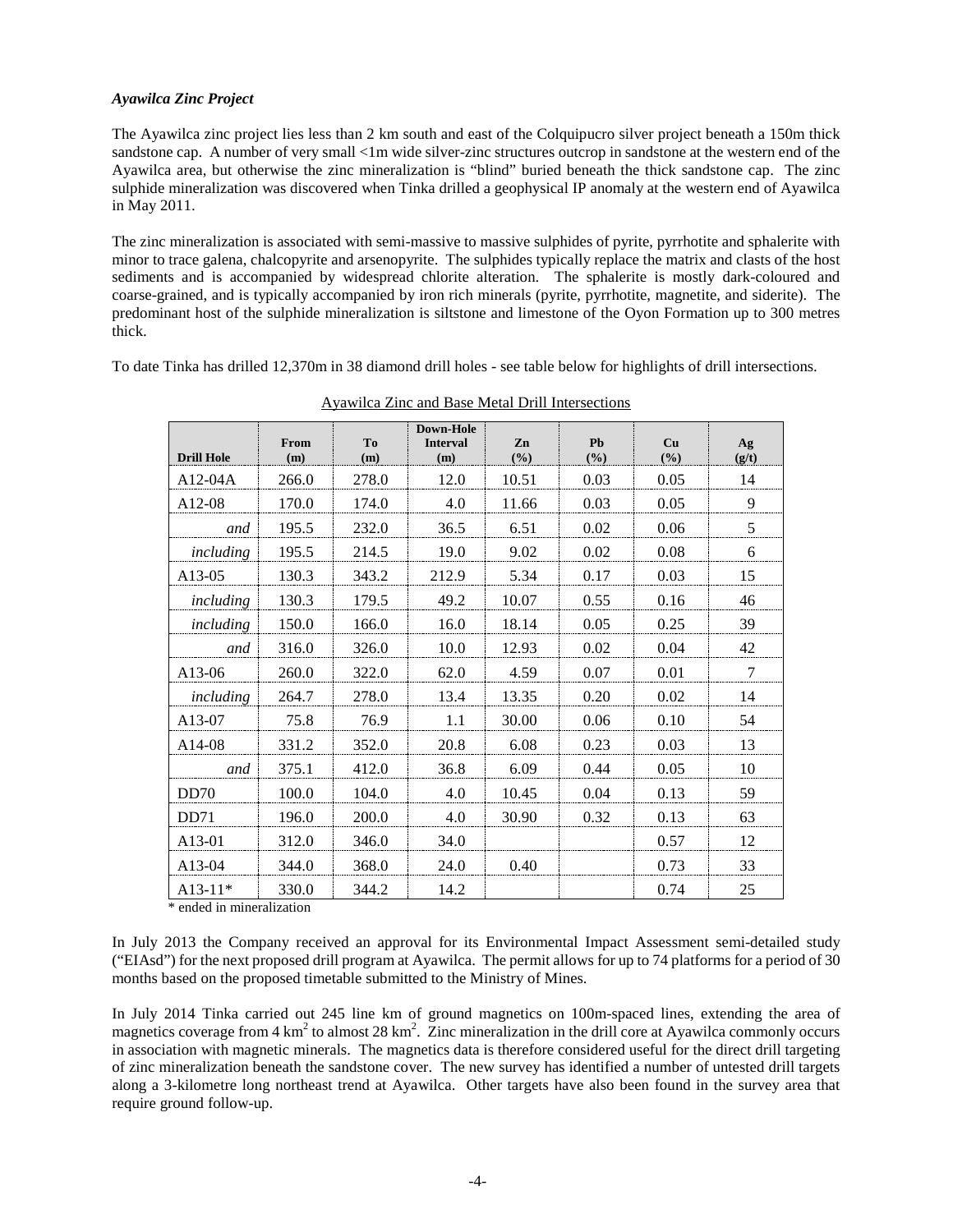Tinka is now gearing up to begin its next drill program at Ayawilca. Drilling is anticipated to begin by September 1, 2014. An 8,500 metre diamond drill program is planned for 19 drill holes which is expected to take five to six months to complete. The objectives of the program are to test the down-dip extensions of the previously drilled A13-05 drill hole, to determine an initial zinc resource at the project, as well as test a number of the new geophysical targets that were identified by the recent ground magnetic survey. Some targets will remain untested, as not all prospective areas are currently drill permitted.

# *Other Projects in Peru*

Tinka has a number of other projects which came via the recent acquisition of Darwin, including the Suriloma option and 100% owned Rurimarac. As Tinka will be focussing on its 100% owned Colquipucro and Ayawilca projects for the coming field season, the Tinka board has recently decided to withdraw from the Suriloma project with immediate effect, with no retained ownership. The book value of the Suriloma project will be written off in full in the fourth quarter.

Tinka will continue to hold the 100% owned Darwin properties in Peru, but may seek to farm-out selected properties if attractive deals can be done, that have the potential to add value to shareholders. The properties are as follows:

#### *Rurimarac*

The Rurimarac gold project is located in the Department of Ancash north-central Peru, 35km south of Barrick's Pierina gold mine (10 Moz). The property consists of two 100%-owned granted mining concessions for 2,000 ha.

The principal target at Rurimarac is an outcropping zone of oxide gold mineralization in fault breccia at the contact between siltstone and diorite exposed for almost 1km. Previous sampling in 65 pit and trench samples up to 1 metre deep ranged in grade from 0.1 g/t to 39 g/t Au, with an average grade of 5.1 g/t Au. A single past drill hole which tested the main geochemical target intersected 6m @ 3.3g/t Au from 60m depth.

No work was carried out during the period at the Rurimarac property. The Company is considering work plans for the property, including farm-out to a joint venture participant.

#### *Parihuana*

The Company has a 50% joint-venture interest in the Parihuana property located in the Province of Parinacochas, Department of Ayacucho Peru. The property covers 1,500 hectares and the area is believed to be prospective for gold - copper skarn and porphyry mineralization, and a number of artisanal mine workings are known on the properties.

A site visit is planned shortly with Duran Ventures Inc., the Company's joint venture partner, to determine a work program for the coming year.

#### *Cojines*

The Cojines property consists of three granted claims for 2,100 ha. Cojines is located 15km north of the Cuajone porphyry copper-molybdenum mine (1.2 Bt at 0.64% Cu) in the southern Peru copper belt operated by Southern Copper Corporation.

No work was carried out during the period at the Cojines property. The prospective rocks for potential porphyry copper mineralization lie beneath thick volcanic cover, requiring geophysical exploration.

#### *Pallka*

The Pallka property consists of one granted mining concession for 1,000 ha. The property lies 360km southeast of Lima in the Department of Ayacucho. Minor copper mineralization was found in limestone along a fault zone at the property, but no further work is planned immediately.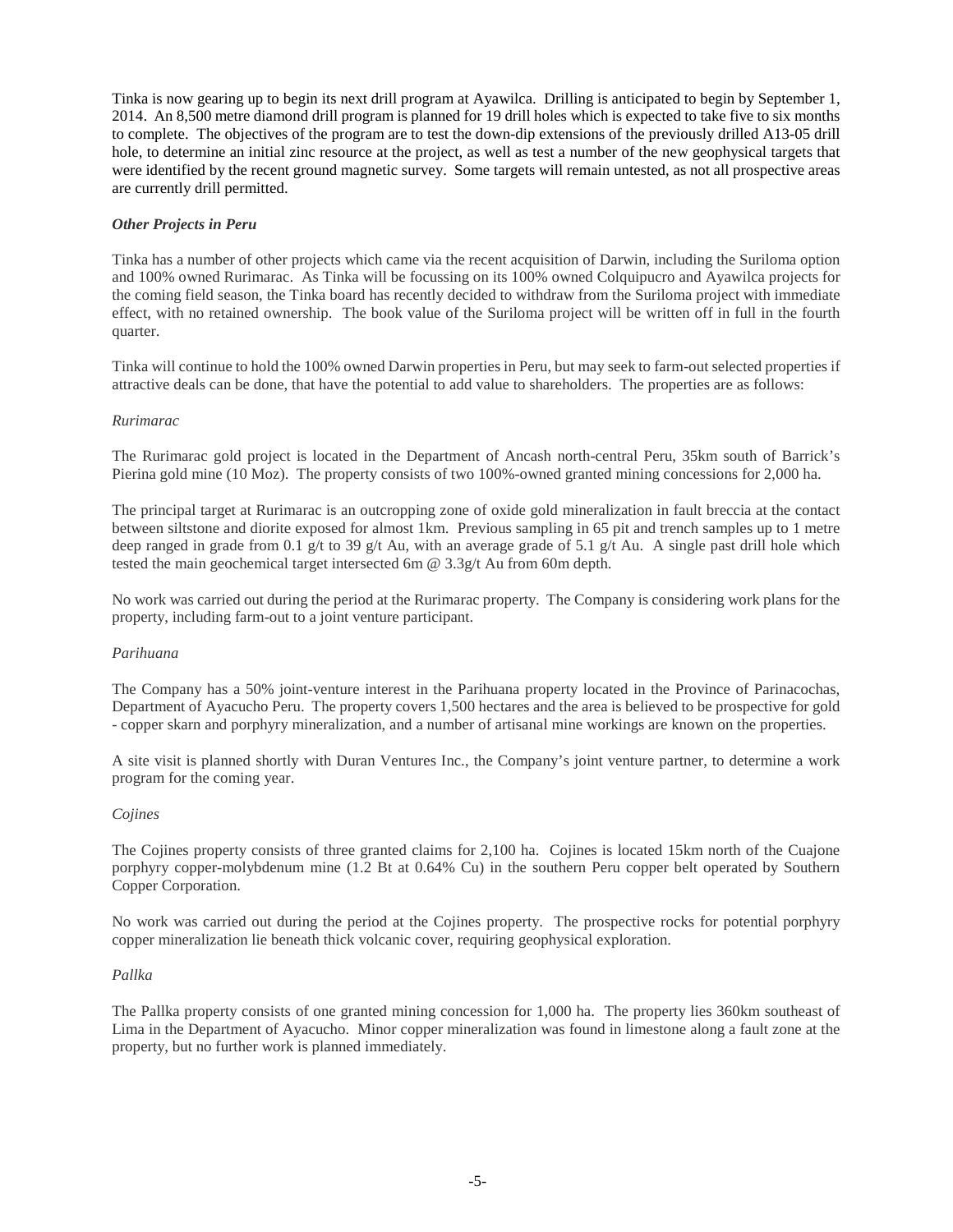## *Corilazo*

The Corilazo property consists of two granted mineral concessions for 1,000 ha, located 80km south of Cusco in the Las Bambas-Tintaya copper belt of southeastern Peru. No exploration work was carried out on the properties during this quarter.

#### *Pampa Blanca*

Pampa Blanca consists of two granted mineral concessions for 1,600 ha located in the Department of Ayacucho 300km southeast of Lima. Initial reconnaissance exploration identified altered intrusive rocks on the property, but no significant zones of mineralization have yet to be identified.

#### *Arcapampa*

The Arcapampa property consists of two granted mineral claims for 1,900 ha, located 15km north of the high-grade gold mine of Orcopampa (3 Moz Au), and 15km south of the Arcata silver-rich mine (2 Moz gold equivalent) in the Department of Arequipa, southern Peru. No significant mineralized zones have yet been recognized on the property.

#### **Qualified Person**

The qualified person for the Company's projects, Dr. Graham Carman (FAUSIMM), President and CEO of the Company, has reviewed and approved the technical information in this MD&A.

#### **Selected Financial Data**

The following selected financial information is derived from the unaudited condensed consolidated interim financial statements of the Company.

|                                      | <b>Fiscal 2014</b>           |                             |                 | <b>Fiscal 2013</b>            |                        |                              |                       | <b>Fiscal 2012</b>      |
|--------------------------------------|------------------------------|-----------------------------|-----------------|-------------------------------|------------------------|------------------------------|-----------------------|-------------------------|
|                                      | <b>Jun. 30</b><br>2014<br>\$ | <b>Mar. 31</b><br>2014<br>S | Dec. 31<br>2013 | <b>Sept. 30</b><br>2013<br>\$ | <b>Jun. 30</b><br>2013 | <b>Mar. 31</b><br>2013<br>\$ | Dec. 31<br>2012<br>\$ | <b>Sept. 30</b><br>2012 |
| <b>Operations:</b>                   |                              |                             |                 |                               |                        |                              |                       |                         |
| Revenues                             | Nil                          | Nil                         | Nil             | Nil                           | Nil                    | Nil                          | Nil                   | Nil                     |
| <b>Expenses</b>                      | (265, 424)                   | (280, 652)                  | (293,080)       | (279, 605)                    |                        | $(220,859)$ $(1,731,010)$    | (370, 124)            | (749, 811)              |
| Other items                          | (6, 734)                     | 28,890                      | 32,123          | (43, 498)                     | (15,999)               | (5, 478)                     | 11,127                | (25,530)                |
| Net loss and<br>comprehensive loss   | (272, 158)                   | (251,762)                   | (260, 957)      | (323, 103)                    |                        | $(236,858)$ $(1,736,488)$    | (358,997)             | (775, 341)              |
| Loss per share<br>-basic and diluted | (0.00)                       | (0.00)                      | (0.00)          | (0.02)                        | (0.00)                 | (0.02)                       | (0.00)                | (0.01)                  |
| Dividends per share                  | Nil                          | Nil                         | Nil             | Nil                           | Nil                    | Nil                          | Nil                   | Nil                     |
| <b>Balance Sheet:</b>                |                              |                             |                 |                               |                        |                              |                       |                         |
| Working capital<br>(deficiency)      | (71,310)                     | 291,704                     | 1,134,633       | 1,440,632                     | 2,228,112              | 1,401,908                    | 2,730,618             | 2,135,148               |
| Total assets                         | 12,686,543                   | 12,415,332                  | 12,614,148      | 11,868,307                    | 11,921,621             | 9,742,690                    | 9,624,123             | 7,794,594               |
| Total long-term liabilities          | Nil                          | Nil                         | Nil             | Nil                           | Nil                    | Nil                          | Nil                   | Nil                     |

#### **Results of Operations**

*Three Months Ended June 30, 2014 Compared to Three Months Ended March 31, 2014*

During the three months ended June 30, 2014 ("Q3") the Company reported a net loss of \$272,158, compared to a net loss of \$251,762 for the three months ended March 31, 2014 ("Q2"), an increase in loss of \$20,396. The increase in loss in Q3 was attributed primarily to an \$63,454 increase in legal costs, from \$13,683 during Q2 to \$77,137 during Q3. The increase was due to legal advice on general corporate matters and attendance to all legal matters pertaining to the Arrangement.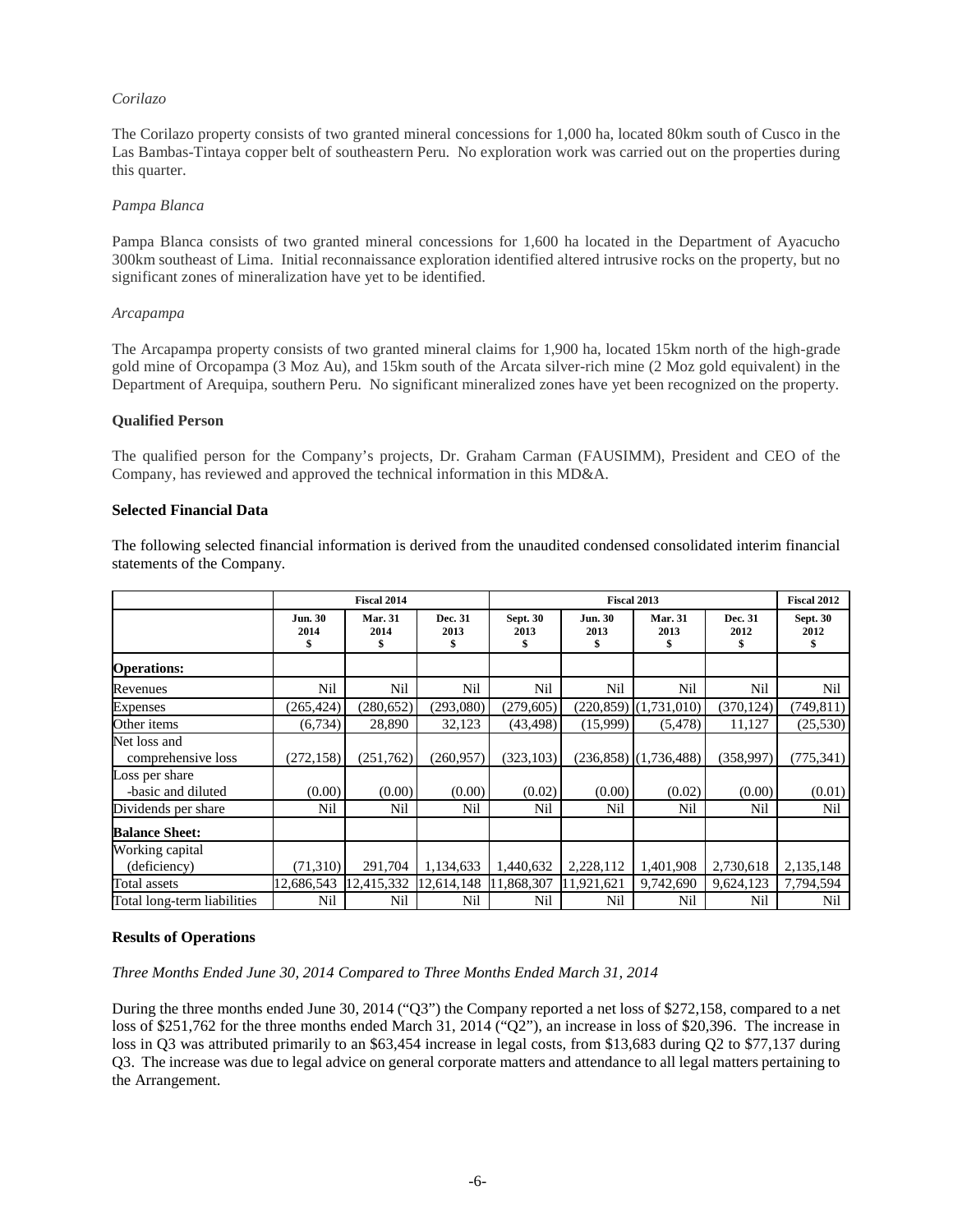The increase in loss in Q3 was partially offset by the following:

- (i) a \$34,989 decrease in share-based compensation. The Company recorded share-based compensation of \$23,184 during Q2 and recorded a recovery of \$11,805 during Q3 relating to changes in the fair values estimates and assumptions from prior quarters on share options granted to investor relations consultants; and
- (ii) a \$24,854 decrease in travel costs, from \$31,003 during Q2 to \$6,149 during Q3. During Q2 the Company was conducting its drilling program on the Ayawilca Project, necessitating a number of trips to Peru by its President and Vice-President of Exploration. Limited travel was conducted in Q3.

## *Nine Months Ended June 30, 2014 Compared to Nine Months Ended June 31, 2013*

During the nine months ended June 30, 2014 (the "2014 period"), the Company reported a net loss of \$784,877 (\$0.01 per share) compared to a net loss of \$2,332,343 (\$0.03 per share) for the nine months ended June 30, 2013 (the "2013 period"), a decrease in loss of \$1,547,466. The decrease in loss during the 2014 period was primarily attributed to a \$1,403,955 decrease in share-based compensation expense and a general decrease in the level of activities. During the 2014 period the Company recorded \$19,591 share-based compensation relating to the granting of 220,000 share options compared to \$1,383,963 share-based compensation recorded on the granting of 3,040,000 share options during the 2013 period. During the 2013 period the Company also recorded share-based compensation of \$39,583 on the vesting of stock options which were previously granted.

General and administrative expenses decreased by \$1,482,837, from \$2,321,993 during the 2013 period to \$839,156 during the 2014 period. Specific expenses of note are as follows:

- during the 2014 period the Company was billed \$31,250 (2013 \$28,600) for accounting and administration services provided by Chase Management Ltd. ("Chase") a private company owned by Mr. Nick DeMare, the Chief Financial Officer ("CFO") and a director of the Company. In addition, the Company was billed \$3,015 (2013 - \$3,340) by Chase for office space provided;
- during the 2014 period management fees of \$90,000 (2013 \$90,000) were billed by Mr. Andrew Carter, the Company's former President and CEO, in his capacity as such;
- during the 2014 period the Company incurred \$78,970 (2013 \$83,346) for professional expenses, of which \$54,000 (2013 - \$29,700) was billed by private companies owned by certain directors and the Vice-President of Exploration of the Company, \$16,340 (2013 - \$14,301) was reimbursed to public companies with certain common directors for shared personnel, office and other costs and \$8,630 (2013 - \$39,345) was billed by various parties for consulting services. The Company also capitalized \$22,900 (2013 - \$51,250) professional fees, which was billed by a private company owned by the Vice-President of Exploration of the Company, to exploration and evaluation assets;
- during the 2014 period the Company incurred \$94,925 (2013 \$48,900) for legal costs, an increase of \$46,025. The increase was related to the legal advice on general corporate matters and attendance to all legal matters pertaining to the Arrangement;
- a total of \$57,515 decrease in general exploration costs, office costs, office rent, salaries, wages and benefits, and travel costs from \$419,227 for the 2013 period to \$361,712 for the 2014 period. The decrease was mainly due to decreased levels of activities in Peru during the 2014 period;
- share-based compensation of \$19,591 (2013 \$1,383,963) was recorded during the 2014 period relating to the granting of share options. During the 2013 period the Company also recorded share-based compensation of \$39,583 on the vesting of stock options which were previously granted;
- during the 2014 period the Company was billed a total of \$51,000 (2013 \$49,000) for investor relations costs. See also "Investor Relations Activities";
- corporate development expenses decreased by \$50,152 from \$72,445 during the 2013 period to \$22,293 during the 2014 period. During the 2014 period the Company significantly curtailed participation in corporate development programs; and
- audit fees of \$30,015 (2013- \$43,911) for the Company's year-end financial statements.

During the 2014 period the Company capitalized \$2,355,575 (2013 - \$3,925,443) for mineral property interests exploration expenditures and acquisition costs, comprising \$423,754 (2013 - \$1,322,482) on the Colquipucro Project, \$1,709,426 (2013 - \$2,174,852) on the Ayawilca Project, and \$222,395 (2013 - \$428,109) for IVA tax in Peru. See also "Exploration Projects".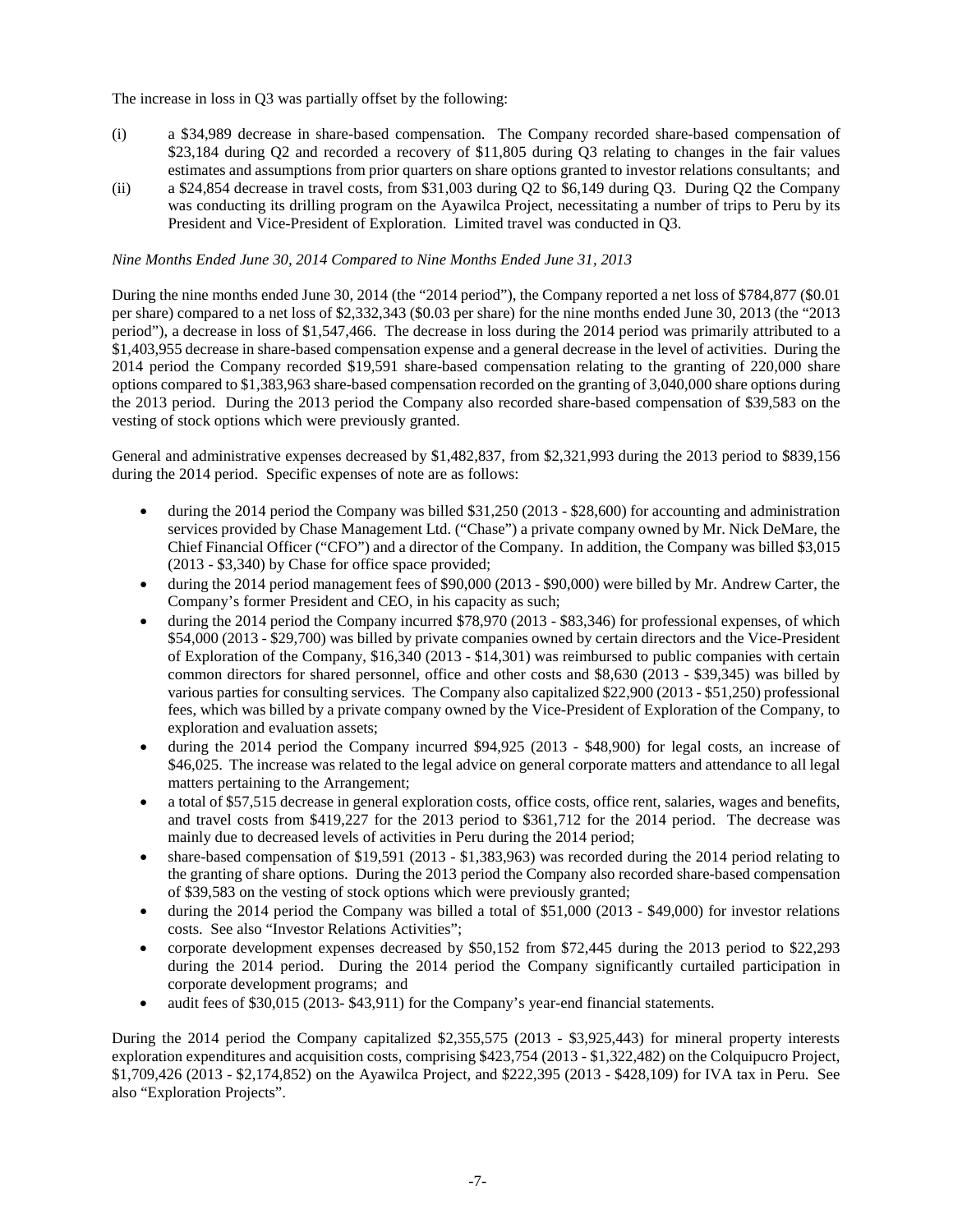|                                                    | As at June 30, 2014               |                                                      | As at September 30, 2013            |                                          |                                                            |                                     |
|----------------------------------------------------|-----------------------------------|------------------------------------------------------|-------------------------------------|------------------------------------------|------------------------------------------------------------|-------------------------------------|
|                                                    | <b>Acquisition</b><br>Costs<br>\$ | <b>Deferred</b><br><b>Exploration</b><br>Costs<br>\$ | <b>Total</b><br>\$                  | <b>Acquisition</b><br><b>Costs</b><br>\$ | <b>Deferred</b><br><b>Exploration</b><br><b>Costs</b><br>S | <b>Total</b><br>\$                  |
| Colquipucro<br>Ayawilca<br>Other                   | 278.289<br>78,352                 | 5,916,802<br>4,719,472<br>1,465,670                  | 6,195,091<br>4,797,824<br>1,465,670 | 207,167<br>23,984                        | 5,564,170<br>3,064,414<br>1,243,275                        | 5,771,337<br>3,088,398<br>1,243,275 |
|                                                    | 356,641                           | 12,101,944                                           | 12,458,585                          | 231,151                                  | 9,871,859                                                  | 10,103,010                          |
|                                                    |                                   |                                                      |                                     | Peru                                     |                                                            |                                     |
|                                                    |                                   |                                                      | Colquipucro<br>\$                   | <b>Ayawilca</b><br>\$                    | Other<br>\$                                                | <b>Total</b><br>\$                  |
| <b>Balance at September 30, 2012</b>               |                                   |                                                      | 4,312,791                           | 407,939                                  | 749,108                                                    | 5,469,838                           |
| <b>Exploration costs</b>                           |                                   |                                                      |                                     |                                          |                                                            |                                     |
| Assays                                             |                                   |                                                      | 47,206                              | 137,652                                  |                                                            | 184,858                             |
| Camp costs                                         |                                   |                                                      | 64,254                              | 170,901                                  |                                                            | 235,155                             |
| Community relations                                |                                   |                                                      | 55,725                              | 61,853                                   |                                                            | 117,578                             |
| Consulting                                         |                                   |                                                      | 4,331                               | 11,305                                   |                                                            | 15,636                              |
| Depreciation of property, plant and equipment      |                                   |                                                      | 10,349                              | 19,334                                   |                                                            | 29,683                              |
| Drilling                                           |                                   |                                                      | 522,871                             | 991,882                                  |                                                            | 1,514,753                           |
| <b>Exploration</b> site                            |                                   |                                                      | 71,960                              | 152,193                                  |                                                            | 224,153                             |
| Field equipment                                    |                                   |                                                      | 93,254                              | 128,754                                  |                                                            | 222,008                             |
| Fuel                                               |                                   |                                                      | 37,864                              | 181,793                                  |                                                            | 219,657                             |
| Geological                                         |                                   |                                                      | 116,477                             | 234,788                                  |                                                            | 351,265                             |
| Salaries                                           |                                   |                                                      | 366,124                             | 235,423                                  |                                                            | 601,547                             |
| Transportation                                     |                                   |                                                      | 25,112                              | 327,006                                  |                                                            | 352,118                             |
| Travel                                             |                                   |                                                      | 6,343                               | 3,591                                    |                                                            | 9,934                               |
| <b>VAT</b>                                         |                                   |                                                      |                                     |                                          | 494,167                                                    | 494,167                             |
|                                                    |                                   |                                                      | 1,421,870                           | 2,656,475                                | 494,167                                                    | 4,572,512                           |
| <b>Acquisition costs</b><br>Surface right payments |                                   |                                                      | 36,676                              | 23,984                                   |                                                            | 60,660                              |
| <b>Balance at September 30, 2013</b>               |                                   |                                                      | 5,771,337                           | 3,088,398                                | 1,243,275                                                  | 10,103,010                          |
| <b>Exploration costs</b>                           |                                   |                                                      |                                     |                                          |                                                            |                                     |
| Assays                                             |                                   |                                                      | 11,995                              | 31,450                                   |                                                            | 43,445                              |
| Camp costs                                         |                                   |                                                      | 46,618                              | 132,434                                  |                                                            | 179,052                             |
| Community relations                                |                                   |                                                      | 3,948                               | 105,164                                  | -                                                          | 109,112                             |
| Consulting                                         |                                   |                                                      | 2,400                               | 2,700                                    |                                                            | 5,100                               |
| Depreciation of property, plant and equipment      |                                   |                                                      | 3,901                               | 18,774                                   |                                                            | 22,675                              |
| Drilling                                           |                                   |                                                      |                                     | 663,990                                  |                                                            | 663,990                             |
| Environmental                                      |                                   |                                                      | 8,068                               | 10,606                                   |                                                            | 18,674                              |
| Exploration site                                   |                                   |                                                      | 27,726                              | 116,100                                  |                                                            | 143,826                             |
| Field equipment                                    |                                   |                                                      | 1,206                               | 53,456                                   |                                                            | 54,662                              |
| Fuel                                               |                                   |                                                      | 3,418                               | 101,077                                  |                                                            | 104,495                             |
| Geological                                         |                                   |                                                      | 32,684                              | 135,631                                  |                                                            | 168,315                             |
| Geophysics                                         |                                   |                                                      |                                     | 26,209                                   |                                                            | 26,209                              |
| <b>Salaries</b>                                    |                                   |                                                      | 203,623                             | 110,408                                  |                                                            | 314,031                             |
| Transportation                                     |                                   |                                                      | 4,702                               | 144,049                                  |                                                            | 148,751                             |
| Travel                                             |                                   |                                                      | 2,343                               | 3,010                                    |                                                            | 5,353                               |
| <b>VAT</b>                                         |                                   |                                                      |                                     |                                          | 222,395                                                    | 222,395                             |
|                                                    |                                   |                                                      | 352,632                             | 1,655,058                                | 222,395                                                    | 2,230,085                           |
| <b>Acquisition costs</b><br>Concession payments    |                                   |                                                      | 71,122                              | 54,368                                   |                                                            | 125,490                             |
| Balance at June 30, 2014                           |                                   |                                                      | 6,195,091                           | 4,797,824                                | 1,465,670                                                  | 12,458,585                          |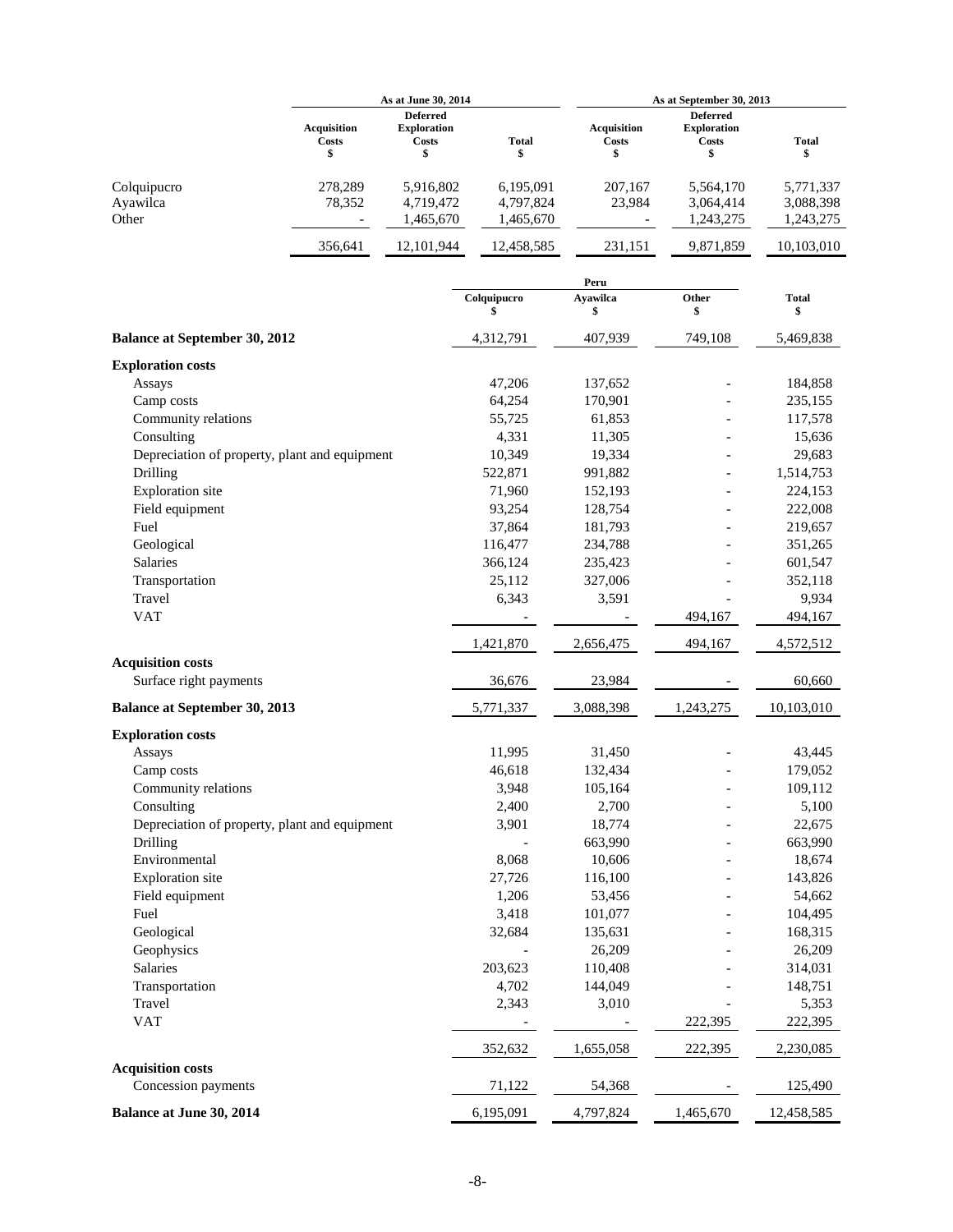During the 2014 period the Company completed private placement financings as follows:

- (i) 2,769,480 units at a price of \$0.50 per unit for gross proceeds of \$1,384,740; and
- (ii) 1,818,182 units at a price of \$0.275 per unit for gross proceeds of \$500,000.

During the 2013 period the Company completed private placement financings as follows:

- $(i)$  3,000,000 units at \$0.75 per unit for gross proceeds of \$2,250,000; and
- (ii) 3,030,265 units at a price of \$0.85 per unit for gross proceeds of \$2,575,725

In addition, during the 2014 period the Company received \$21,600 (2013 - \$458,900) from the exercise of share options and warrants. The funds were allocated for exploration on the Company's Colquipucro and Ayawilca projects and general working capital purposes.

#### **Financial Condition / Capital Resources**

The Company's ability to continue as a going concern is dependent upon the ability of the Company to obtain the necessary financing to develop properties and to establish future profitable production. To date the Company has not earned significant revenues and is considered to be in the exploration stage. The Company's operations are funded from equity financings which are dependent upon many external factors and may be difficult to impossible to secure or raise when required. As at June 30, 2014 the Company had cash of \$134,847 and working capital deficiency in the amount of \$71,310. Subsequent to June 30, 2014 the Company completed the acquisition of Darwin as contemplated under the Arrangement and the second tranche financing to raise to a further \$7,429,485. The Company has budgeted approximately \$3,000,000 for its upcoming drill programs on the Ayawilca and Colquipucro projects. Management considers that the Company currently has sufficient financial resources to complete the planned drill programs and other exploration activities and meet anticipated corporate administration costs for the upcoming twelve months. However, exploration activities may change as a result of ongoing results and recommendations or the Company may acquire additional properties which may entail significant exploration commitments. While the Company has been successful in securing financings in the past, there is material uncertainty it will be able to do so in the future.

#### **Off-Balance Sheet Arrangements**

The Company has no off-balance sheet arrangements.

#### **Proposed Transactions**

The Company has no proposed transactions.

#### **Critical Accounting Estimates**

The preparation of financial statements in conformity with IFRS requires management to make estimates and assumptions that affect the reported amounts of assets and liabilities and disclosure of contingent assets and liabilities at the date of the financial statements, and the reported amounts of revenues and expenditures during the reporting period. Examples of significant estimates made by management include estimating the fair values of financial instruments, valuation allowances for deferred income tax assets and assumptions used for share-based compensation. Actual results may differ from those estimates.

A detailed summary of all the Company's significant accounting policies is included in Note 3 to the September 30, 2013 annual consolidated financial statements.

## **Changes in Accounting Policies**

There are no changes in accounting policies.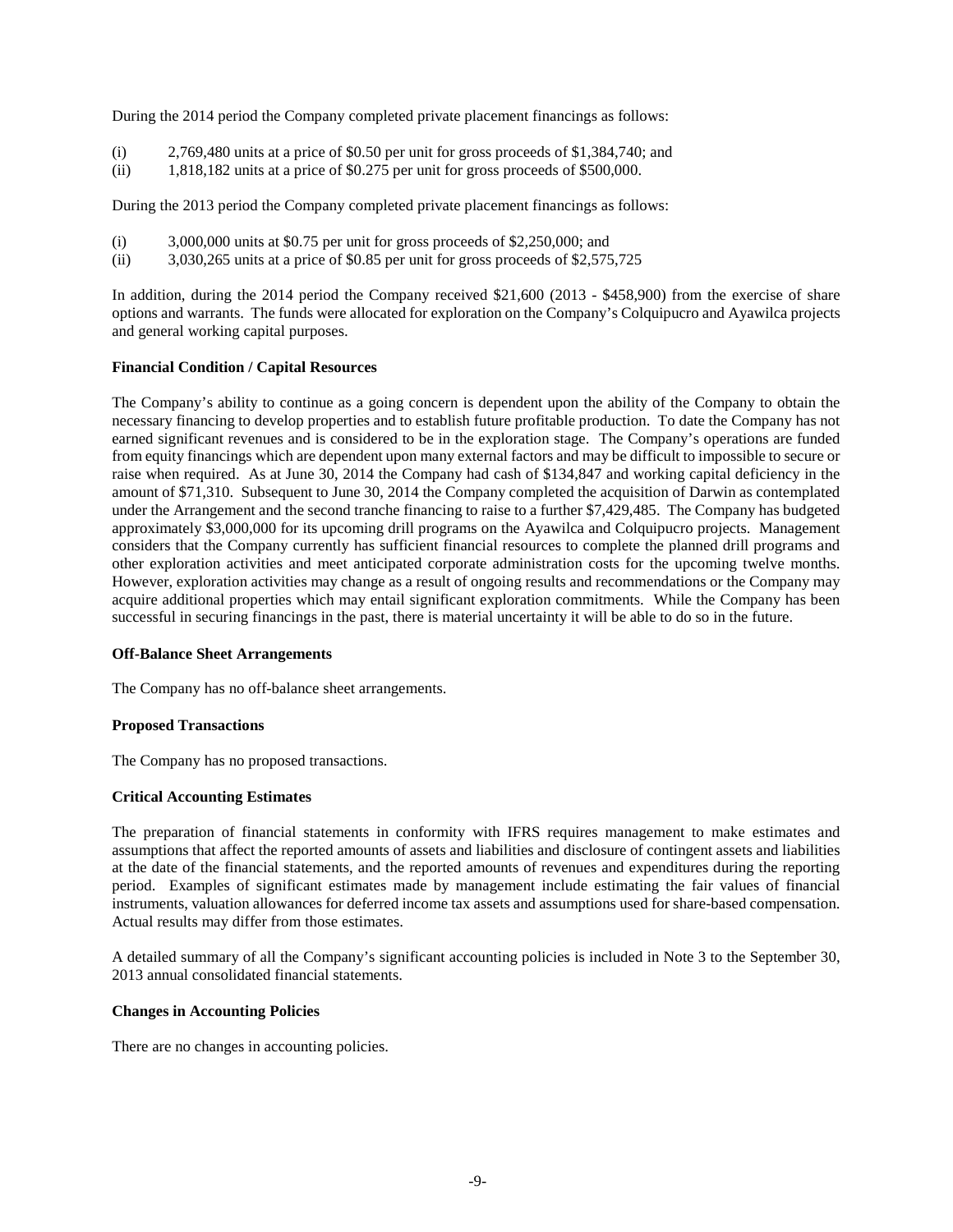#### **Transactions with Related Parties**

A number of key management personnel, or their related parties, hold positions in other entities that result in them having control or significant influence over the financial or operating policies of those entities. Certain of these entities transacted with the Company during the reporting period.

#### (a) *Transactions with Key Management Personnel*

During the nine months ended June 30, 2014 and 2013 the following amounts were incurred with respect to the Company's former Chief Executive Officer (Mr. Andrew Carter), the Company's Vice-President of Exploration (Mr. John Nebocat), and the Company's CFO (Mr. Nick DeMare):

|                                        | 2014<br>\$ | 2013<br>\$ |
|----------------------------------------|------------|------------|
| Management fees - Mr. Carter           | 90,000     | 90,000     |
| Professional fees - Mr. DeMare         | 13,500     | 10,500     |
| Professional fees - Mr. Nebocat        | 45,400     | 55,450     |
| Share-based compensation - Mr. Carter  |            | 265,771    |
| Share-based compensation - Mr. DeMare  |            | 212.617    |
| Share-based compensation - Mr. Nebocat |            | 186,040    |
|                                        | 148,900    | 820,378    |

The Company has expensed \$36,000 (2013 - \$14,700) professional fees to operations and capitalized \$22,900 (2013 - \$51,250) professional fees to exploration and evaluation assets.

As at June 30, 2014, \$10,500 (2013 - \$10,500) remained unpaid.

See also "Corporate Update".

## (b) *Transactions with Other Related Parties*

(i) During the nine months ended June 30, 2014 and 2013 the following amounts were incurred with respect to non-management directors of the Company (Messrs. David Henstridge and William Lee) and the Company's Corporate Secretary (Ms. Mariana Bermudez):

|                                           | 2014<br>\$ | 2013<br>\$ |
|-------------------------------------------|------------|------------|
| Professional fees - Mr. Henstridge        | 9.000      | 7,500      |
| Professional fees - Mr. Lee               | 9,000      | 7.500      |
| Share-based compensation - Mr. Henstridge |            | 203,970    |
| Share-based compensation - Mr. Lee        |            | 106,308    |
| Share-based compensation - Ms. Bermudez   |            | 93,020     |
|                                           | 18,000     | 418,298    |

As at June 30, 2014, \$4,000 (2013 - \$6,000) remained unpaid.

- (ii) During the nine months ended June 30, 2014 the Company incurred a total of \$31,250 (2013 \$28,600) with Chase, a private corporation owned by Mr. DeMare, for accounting and administrative services provided by Chase personnel, excluding Mr. DeMare, and \$3,105 (2013 - \$3,340) for rent. As at June 30, 2014, \$8,120 (2013 - \$6,170) remained unpaid.
- (c) The Company shared personnel, office and other costs with two public companies, Tumi Resources Limited ("Tumi") and Mawson Resources Limited ("Mawson"). Mr. DeMare and Mr. Henstridge are also directors of Tumi and Mawson. During the 2014 period the Company recorded \$16,340 (2013 - \$14,301) expenses with the public companies. As at June 30, 2014, \$2,500 (2013 - \$nil) remained unpaid.